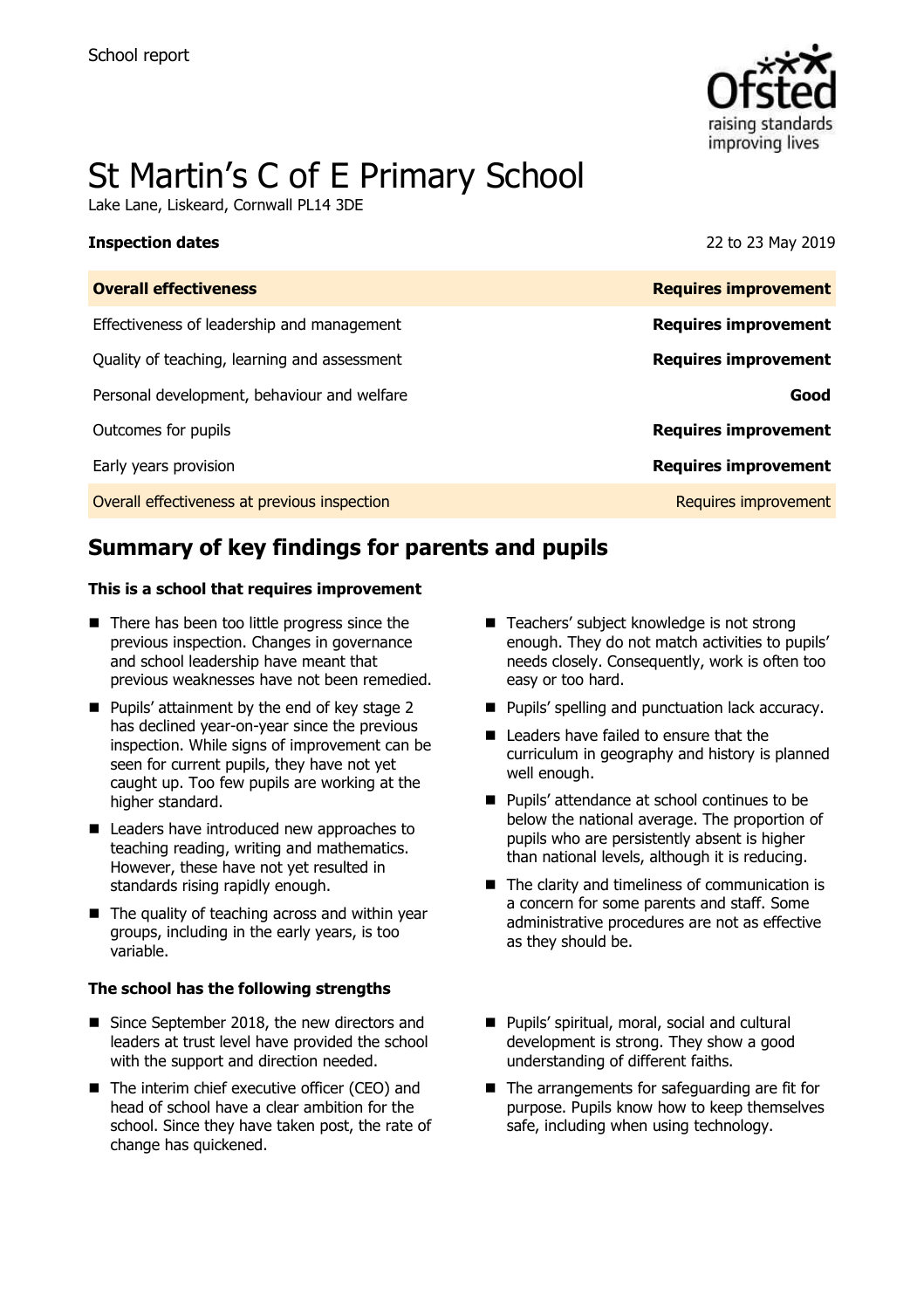

# **Full report**

### **What does the school need to do to improve further?**

- Improve the quality of leadership and management by ensuring that:
	- staff have the subject knowledge they need to be able to plan and modify learning to meet pupils' needs more closely
	- the curriculum for the foundation subjects gives pupils the knowledge and understanding they need
	- leaders communicate clearly and in a timely fashion with parents and staff
	- record-keeping and administrative systems are organised well, so they support the effective running of the school.
- Improve the quality of teaching, learning and assessment, including in the early years, by ensuring that staff:
	- use their assessments of what pupils know, understand and can do to ensure that misconceptions that pupils have are tackled swiftly
	- plan activities, particularly in reading and writing, that ensure pupils understand the different meanings of words and improve their spelling and use of punctuation
	- $-$  challenge the most able to reach the standards they are capable of.
- Continue to work with pupils and parents to reduce the rates of pupils' absence, particularly of those who are persistently absent.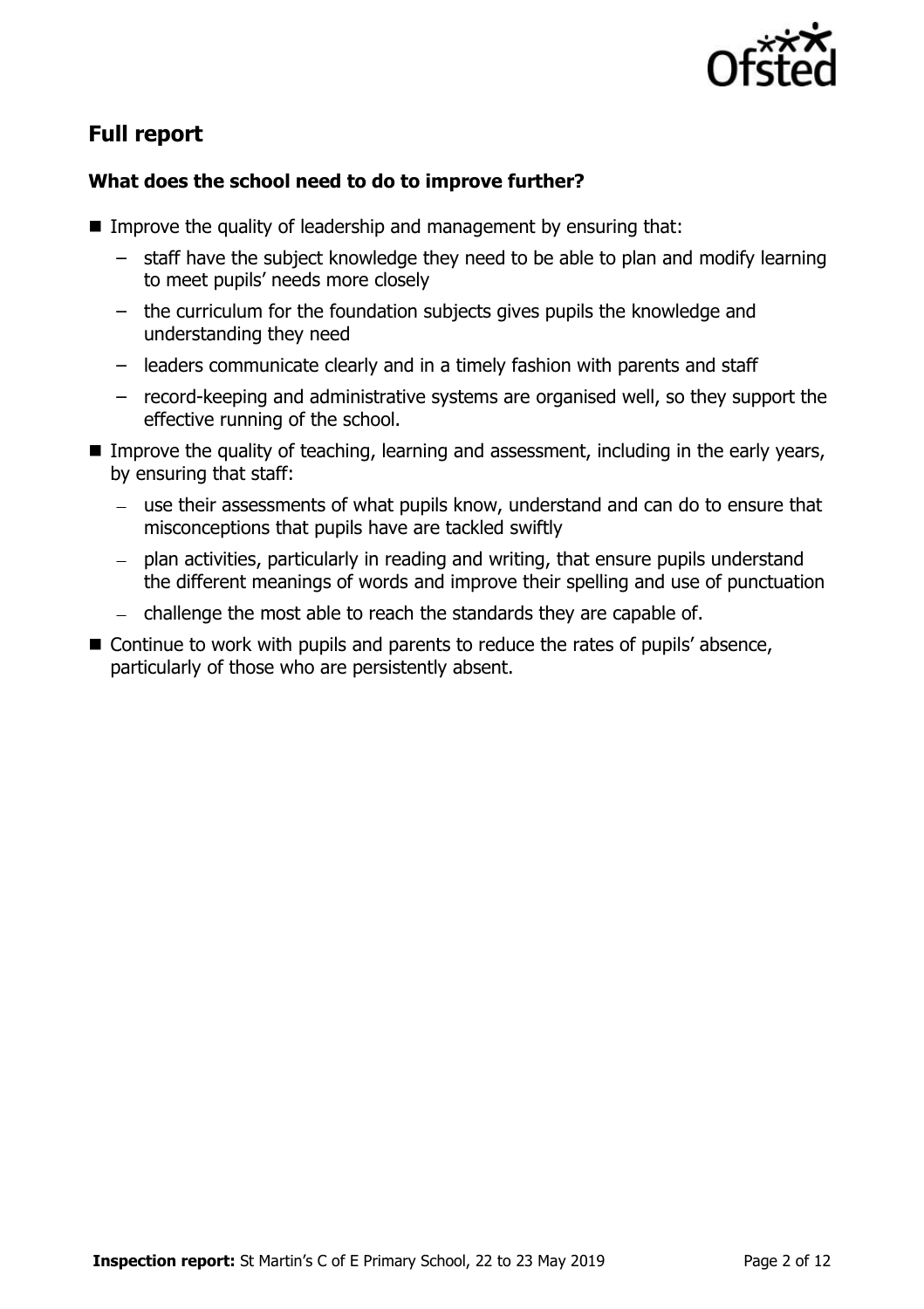# **Inspection judgements**

#### **Effectiveness of leadership and management Requires improvement**

- The St Barnabas Multi-Academy Trust, which is responsible for St Martin's Church of England Primary School, has experienced significant changes since the previous inspection. The members of the trust appointed new directors in November 2017. In turn, they appointed an interim CEO. These changes have meant that, until recently, the school has not had the support it needs to improve quickly.
- Although leaders and trustees are ambitious for the school and have invested heavily in improving the quality of teaching and learning, this is recent. It has not, therefore, had sufficient time to be embedded in day-to-day practice. Consequently, it has not yet had the impact needed to ensure that the significant gaps in pupils' knowledge and understanding are addressed.
- Leaders have introduced many new approaches to teaching, particularly in reading, writing and mathematics. Staff have been trained in these approaches and classroom practice shows that they embrace them. However, staff subject-knowledge is not yet secure and they are not sufficiently skilled to modify their plans to meet pupils' needs.
- Leaders' pupil premium strategy identifies the main barriers that pupils face. However, leaders have not ensured that teachers' planning is closely enough matched to help pupils in some classes overcome these barriers and make the progress that they need to.
- The majority of staff feel supported by the CEO and head of school. However, a minority do not believe that leaders pay enough attention to their workload or wellbeing. Allied to this, a few comment that communication within the school is not clear or timely enough to ensure that staff are fully informed.
- **Parents have mixed views about the school. Approximately half of the parents who** responded to Parent View would recommend the school. Those who are dissatisfied are concerned about the behaviour of pupils, bullying and communications from school staff. However, the school's own surveys paint a stronger picture. Staff have organised events and activities to involve parents more in their children's development and see the school in operation, but take up has been low.
- Leaders are aspirational for the school. They recognise the strengths and weaknesses of the school and are taking action to improve the quality of teaching and learning. The trust has provided training which is valued by the staff. Although this is ensuring that staff are familiar with the new systems to improve standards, these are not yet embedded in their practice.
- The trust has engaged another trust, Venture Multi-Academy Trust, to provide additional leadership capacity and support to the school this academic year. This is supporting school leaders in their work. Since their involvement, there has been a quickening of improvements.
- The systems that have been introduced have been well received by staff and give leaders a common ground to work from. For example, the introduction of the calculations policy has ensured a commonality of approach to the teaching of

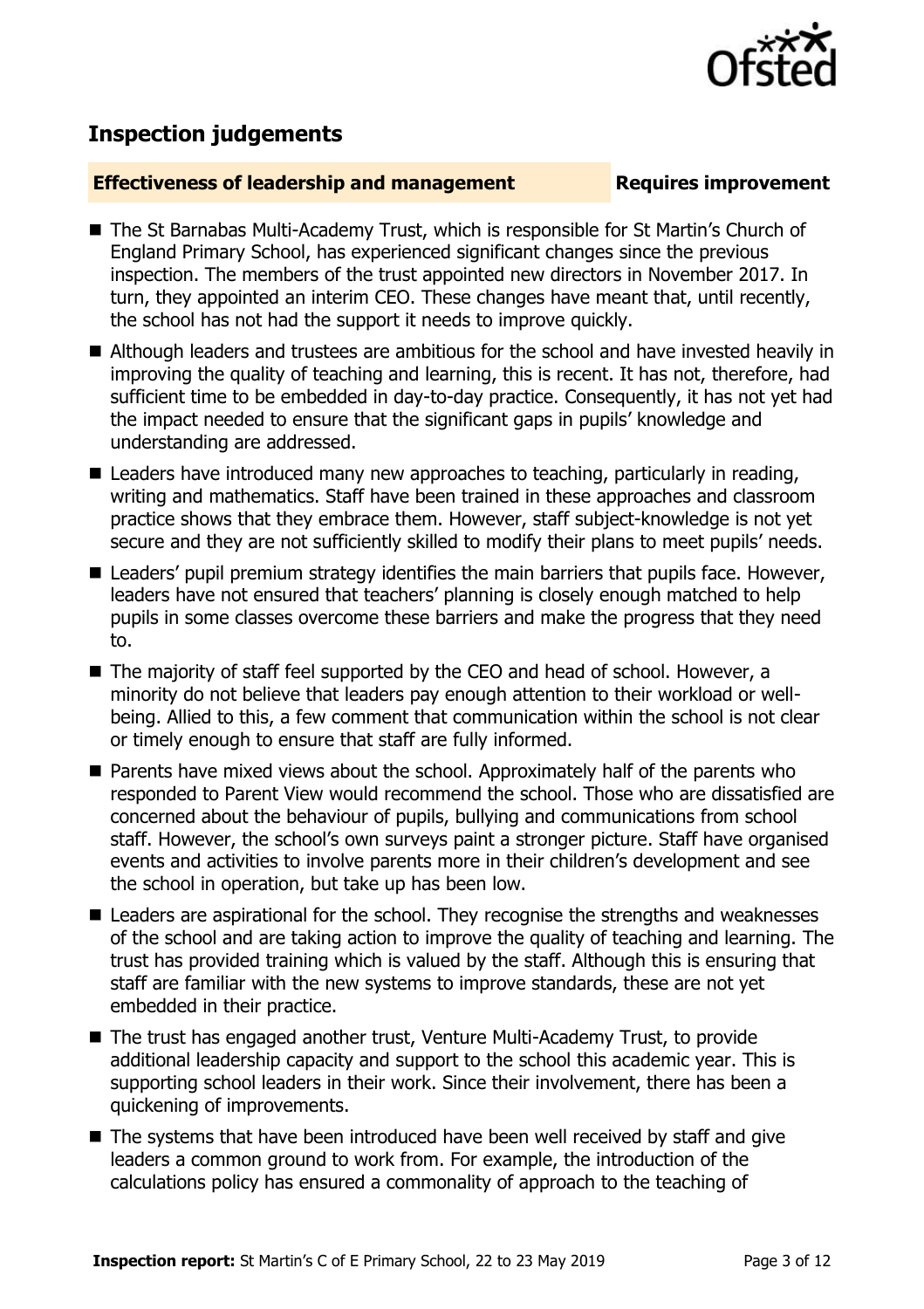

mathematical operations.

- Leaders are accurate in their evaluation of the quality of teaching and learning. They recognise the strengths and improvements and take action where the quality of teaching and learning is not good enough.
- Newly qualified teachers (NQTs) feel well supported. Mentors ensure that they receive the support they need, and they attend to the NQT's well-being needs. NQTs remark that sharing planning and their discussions with colleagues are helping to ensure that their workload is manageable.
- Leaders have ensured that pupils have a good understanding of their place in society, locally and globally. Opportunities are built into the curriculum to explore moral dilemmas and for spiritual reflection. 'Circle time' and the personal, social and health education are used to help pupils reflect on social issues, other faiths and cultures. Leaders actively promote British values through teaching and leadership opportunities for pupils.
- The sport premium is used effectively to improve teachers' practice. As a result, there is an increase in pupils' participation in sport. The range of sports that pupils experience has increased and there are more opportunities for pupils to participate in competitions locally.
- The leadership of special educational needs and/or disabilities (SEND) is effective. The special educational needs coordinator and the leader of the child development centre (CDC) know each pupil and their family well. They engage specialists in a timely fashion to ensure that pupils' needs are accurately identified and plans are developed to support them. For those pupils who receive additional teaching, this is closely monitored to ensure it is effective in improving their knowledge and understanding.

#### **Governance of the school**

- $\blacksquare$  Members took decisive action to improve the governance of the trust in November 2017. The new board of directors has a clear oversight of the strengths and weaknesses and has effected much-needed changes in the last year.
- The directors have appointed an interim CEO and secured additional support from another multi-academy trust in Cornwall. This ensures that the information they receive is accurate and gives them the insight they need to make strategic decisions.
- The directors have also established a local governing body. Clearly defined responsibilities have been agreed and this group provides useful links to the local community.
- The directors have ensured that resources have been allocated to tackle the greatest needs. Where similar needs exist in other trust schools, then schools work together to ensure that staff do not work in isolation.

#### **Safeguarding**

■ The arrangements for safeguarding are effective. Staff have received training in the risks that pupils may face, including radicalisation and extremism. Their training ensures that they are alert to the indicators of harm, and they are swift to share their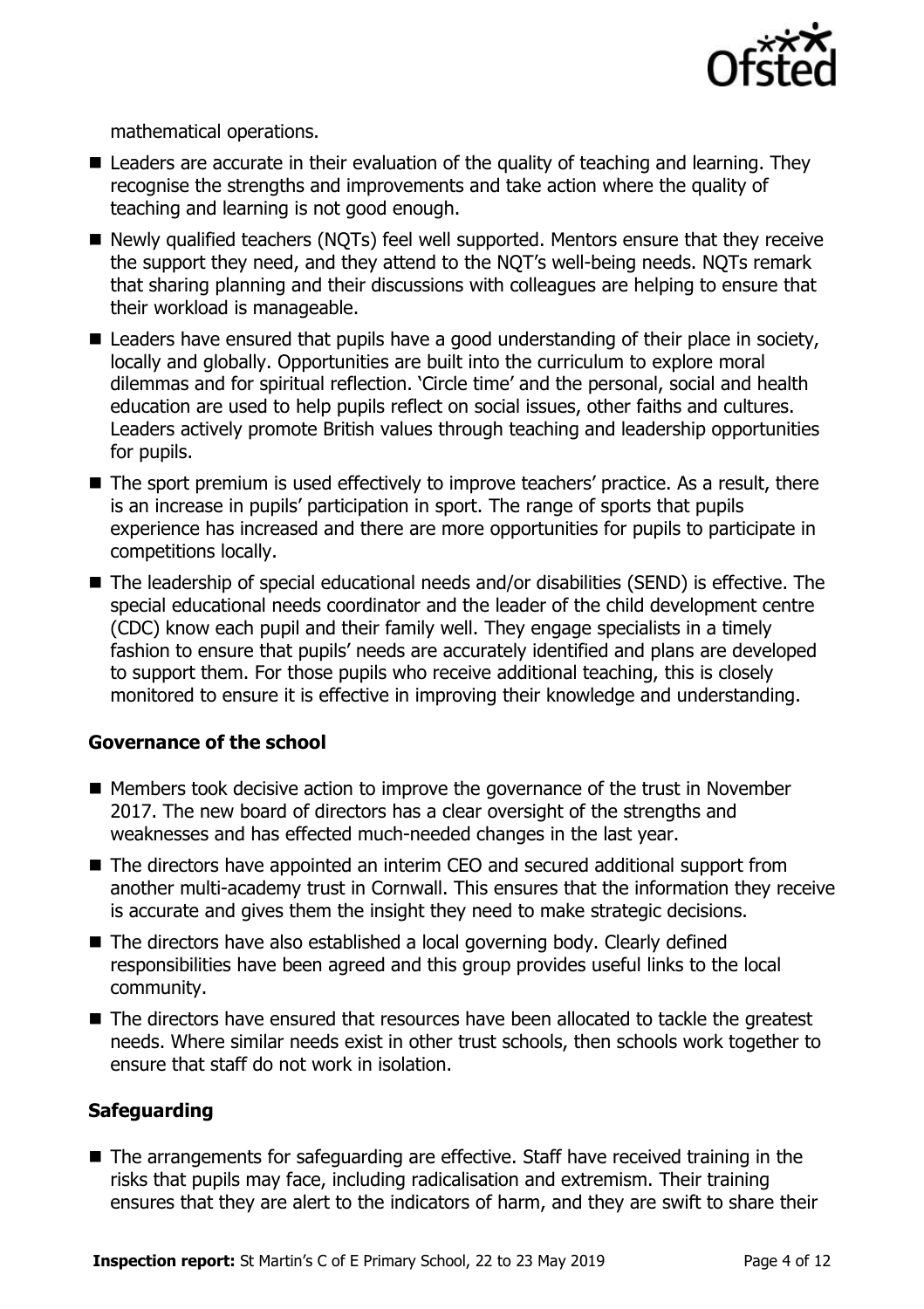

observations with the designated leader. Referrals to the local authority are made when necessary and leaders participate in meetings with specialist agencies when required.

■ Some administrative processes are not as well organised as they need to be.

### **Quality of teaching, learning and assessment Fig. 2.1 Requires improvement**

- Across the school, in a range of subjects, the quality of teaching is too variable. Class teachers do not demonstrate the subject knowledge they need when planning learning in the foundation subjects.
- Many teachers do not routinely use assessment in lessons to adapt their teaching. As a result, misconceptions often go unchecked. This is most commonly seen in geography and mathematics.
- **Pupils'** writing is not improving rapidly enough. Teachers have not ensured that pupils have sufficient skills, particularly in spelling and punctuation, to edit and improve their work. The level of challenge for the most able pupils is not high enough.
- In reading, pupils are not broadening their range or depth of understanding of vocabulary. They struggle to fully understand the content and the author's intent when they are studying texts. Strategies to ensure that the deficiencies in pupils' ability to read well are having little impact. Often the books that pupils read, particularly in key stage 1, are too hard or too easy for them.
- In the foundation subjects, such as history, the purpose of the tasks is not clear and so pupils' knowledge is not developed well. This is because the focus is too heavily on the technical aspects of the writing, rather than subject knowledge and understanding.
- Teachers' expectations are not high enough. Pupils' work in geography and history is of poor quality compared to their English and mathematics. Work is often incomplete.
- Teachers provide effective support for pupils with SEND. Work planned is closely matched to their needs.

#### **Personal development, behaviour and welfare Good**

### **Personal development and welfare**

- The school's work to promote pupils' personal development and welfare is good.
- In lessons, pupils support each other well and show respect for different views that they hold and share. Pupils demonstrate positive attitudes to their learning and follow instructions. At breaktimes and at lunchtimes, pupils play together well. Staff who supervise the playgrounds are alert and vigilant. They remind pupils about safe behaviour. Younger pupils appreciate the new play equipment.
- **Pupils benefit from a wide range of educational visits and outdoor learning, such as to** the local historical sites and further afield. For example, during this inspection, many pupils from Year 5 were participating in a residential visit to London with other schools in the trust.
- In PSHE lessons, pupils are taught about good relationships and the importance of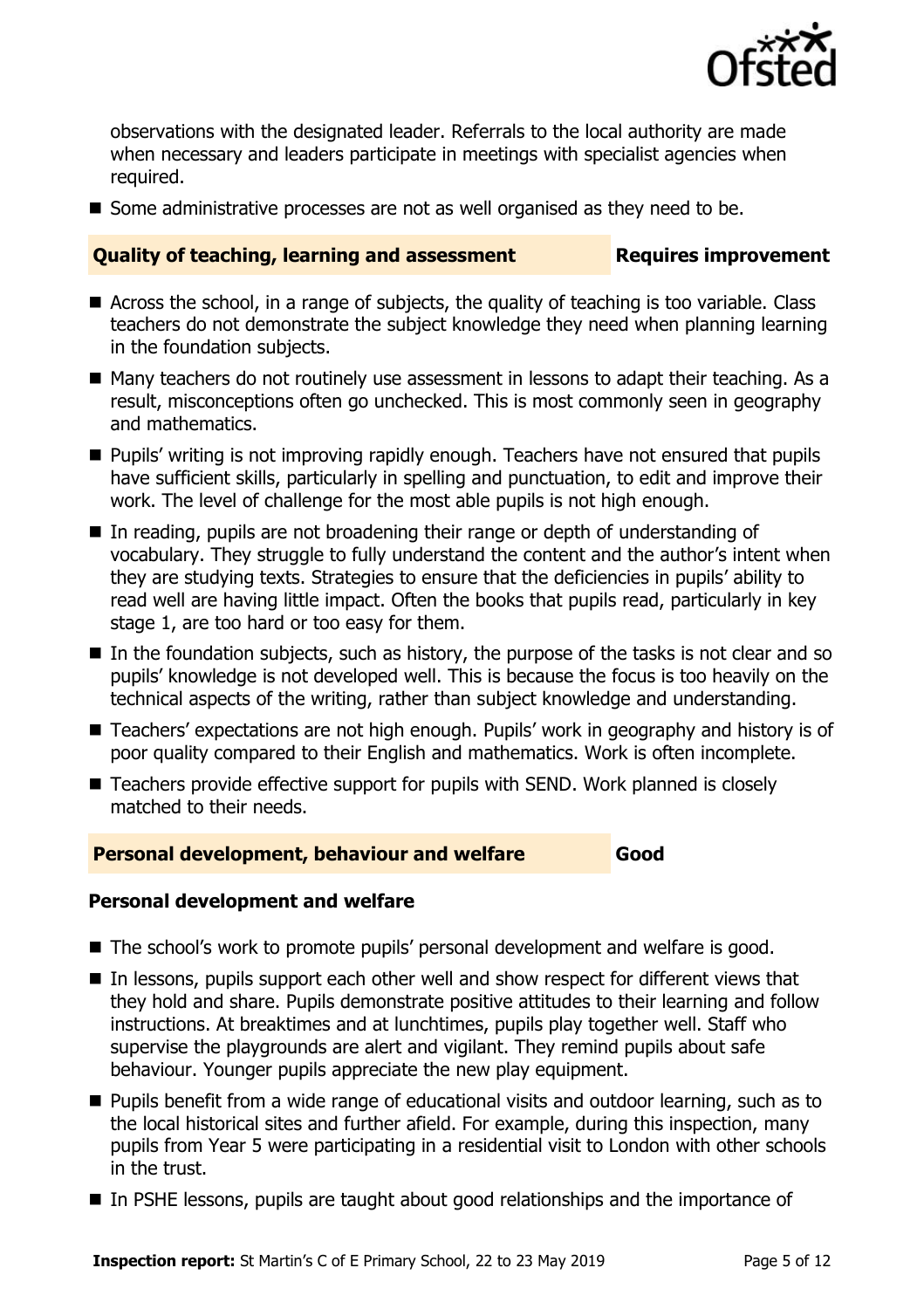

kindness and showing respect.

**Pupils are keen to support charities and regularly raise funds for charities of their** choice.

#### **Behaviour**

- The behaviour of pupils is good.
- A new sanctions and rewards system motivates pupils and has helped them improve their behaviour and to work hard.
- A few pupils and some parents comment about bullying and poor behaviour. Where this is brought to leaders' attention, pupils have confidence that it will be dealt with. However, some pupils and parents do not always report such incidents.
- **Pupils are polite to adults and visitors. They show good manners.**
- Attendance has been below the national average for several years. In a few cases, there are factors which prevent pupils from attending. The school has worked with a range of agencies to help families to overcome barriers to help them attend more regularly. Leaders' work to reduce the proportion of pupils who are persistently absent is beginning to have a positive impact.

#### **Outcomes for pupils Requires improvement**

- Since the previous inspection, standards at the end of key stage 2 have declined yearon-year. Pupils in key stage 2 have significant gaps in their knowledge and understanding as a result of poor teaching in the past. However, in most year groups a higher proportion of pupils are on track to reach the expected standard for their age than in the past. Although standards have improved in most year groups, the proportion of pupils working at the standard expected for their age in reading, writing and mathematics in several year groups is well below where it should be.
- In mathematics, many pupils have too many gaps in their knowledge to be able to explain their thinking and solve problems. Many pupils do not show precision or accuracy in their work. Pupils continue to make the same mistakes because teachers do not tackle pupils' misconceptions.
- Across the school, the quality of pupils' writing is weak. Their work is marred by poor handwriting, spelling and punctuation. Pupils do not routinely use their phonics knowledge when writing.
- Work to improve outcomes in reading is proving successful and standards are rising more quickly than in other subjects. However, pupils' limited vocabulary and lack of understanding of words is impeding their full appreciation of the texts they read.
- $\blacksquare$  In key stage 1, pupils are showing a more secure understanding of phonics as a result of the trust-wide approach that has been introduced and the support of an external adviser.
- Outcomes in some of the foundation subjects are poor. This is because the curriculum is not planned well enough, particularly in history and geography.
- Across the school, few pupils are working at the higher standard. This is particularly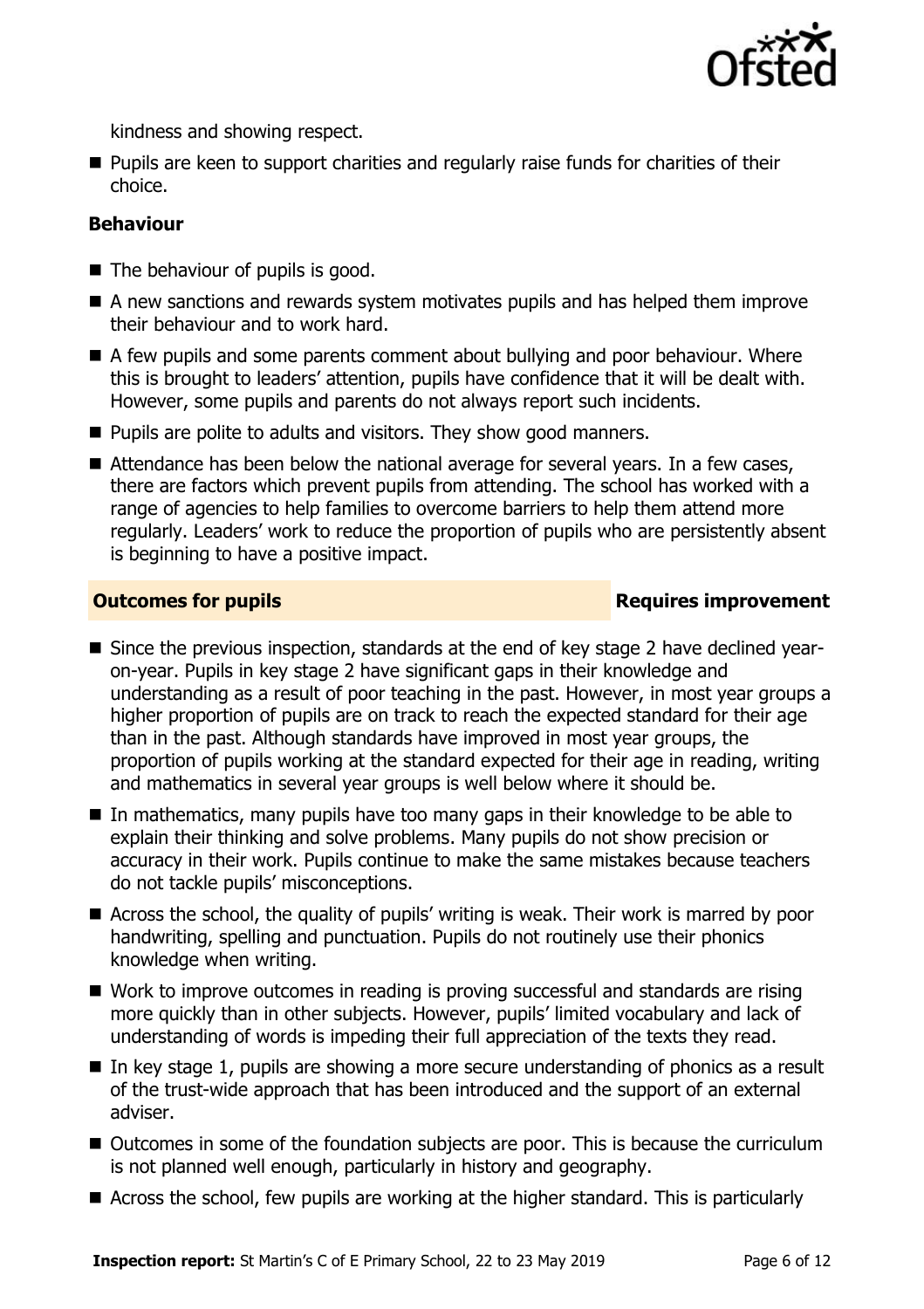

the case in writing. In Year 2, no pupil is currently on track to reach greater depth by the end of the summer term. Consequently, the most able pupils are making insufficient progress.

- There are no gender differences in outcomes. However, disadvantaged pupils in Year 6 are not improving as quickly as their classmates in mathematics, but they are in reading and writing. In Year 2, disadvantaged pupils are achieving as well as their classmates in mathematics but not in reading.
- **Pupils with SEND have appropriate, clear, often small-step targets against which their** academic progress and personal development are monitored. Against these targets, pupils are making good progress.

#### **Early years provision**

- The early years provision consists of the child development centre (CDC), Nursery and two Reception classes. There is too much inconsistency in the quality of teaching in Nursery and Reception classes. The CDC continues to provide highly effective support for the children it serves and their families.
- Recognising the need to strengthen the quality of provision, the directors deployed the trust's early years leader to take over the leadership of early years at St Martin's earlier this term. She has a good understanding of the strengths and weaknesses and has high expectations for the provision. The early years improvement plans identify the necessary actions, but these are only starting to be introduced.
- The quality of teaching in the Nursery and Reception classes is not ensuring that activities build on what children know, understand and can do. Many children do not yet have the fine motor skills they need to be able to form their letters accurately. The level of challenge is often poorly matched to children's abilities. Teaching staff do too little to develop the speech of children who struggle. Staff are too accepting of children's responses to their questions.
- The use of assessment in the Nursery is not strong. The quality and frequency of assessments are too variable. There are too few opportunities for children to practise their skills independently.
- The teaching of phonics in the early years is effective. Children in the Reception classes show fluency in their recall of the sounds.
- The most able pupils in the Reception classes show good use of language in their writing, and adults challenge them to work towards the higher standard.
- The CDC continues to be a strength of the school. Adults' assessments of children's needs are accurate. The provision is effective in helping these children with their complex SEND. Consequently, children make strong progress against their specific targets.
- Relationships in the early years are supportive. Children feel safe. In the Nursery, there are good relationships with adults. Turn-taking, listening to each other and sharing are well developed.
- Children in the early years are safe. Routines are well established and children follow adults' instructions. The safeguarding arrangements are fit for purpose and the welfare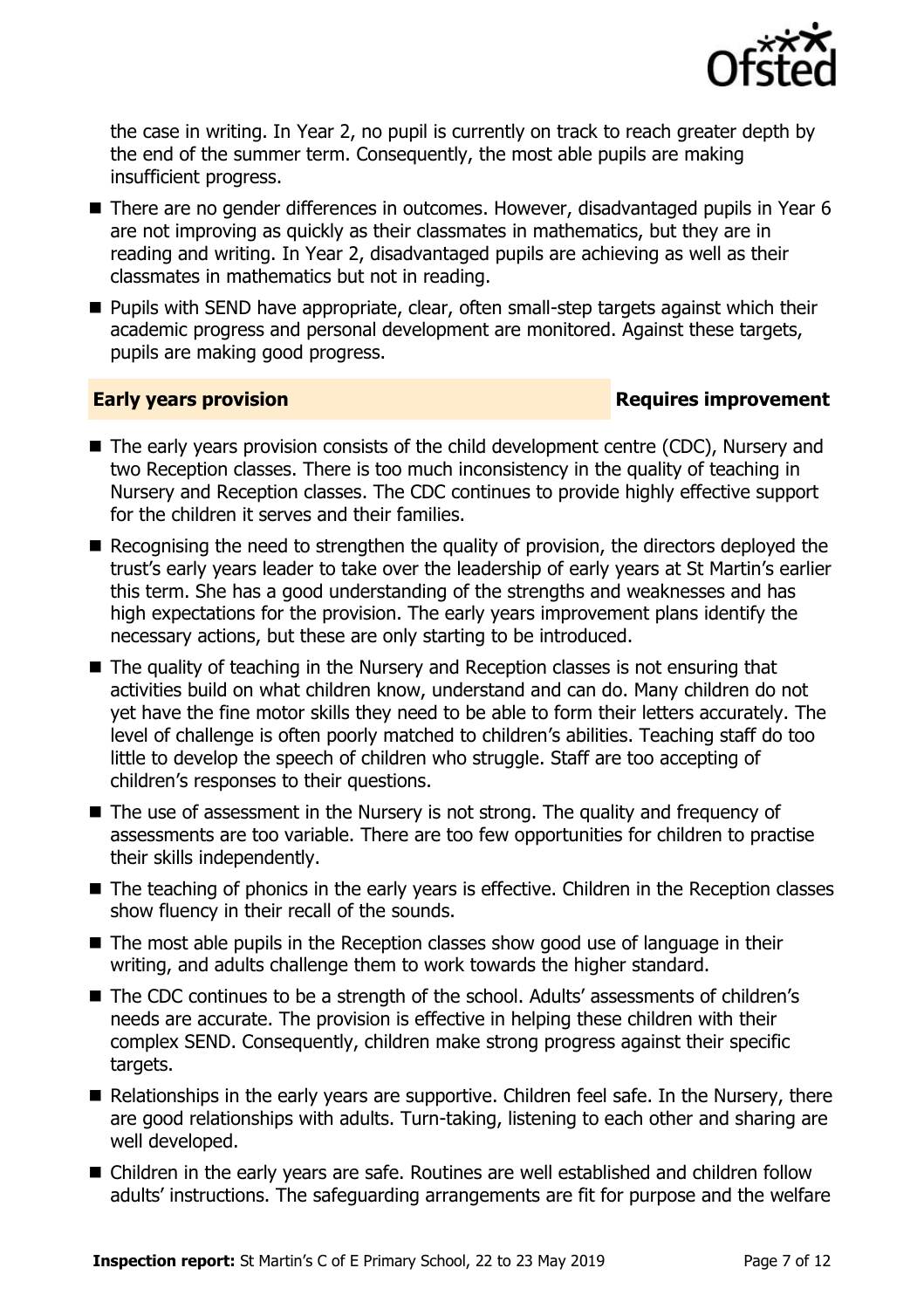

requirements are met.

**Parents are generally pleased with the early years provision. They appreciate the** information they receive about their children's progress.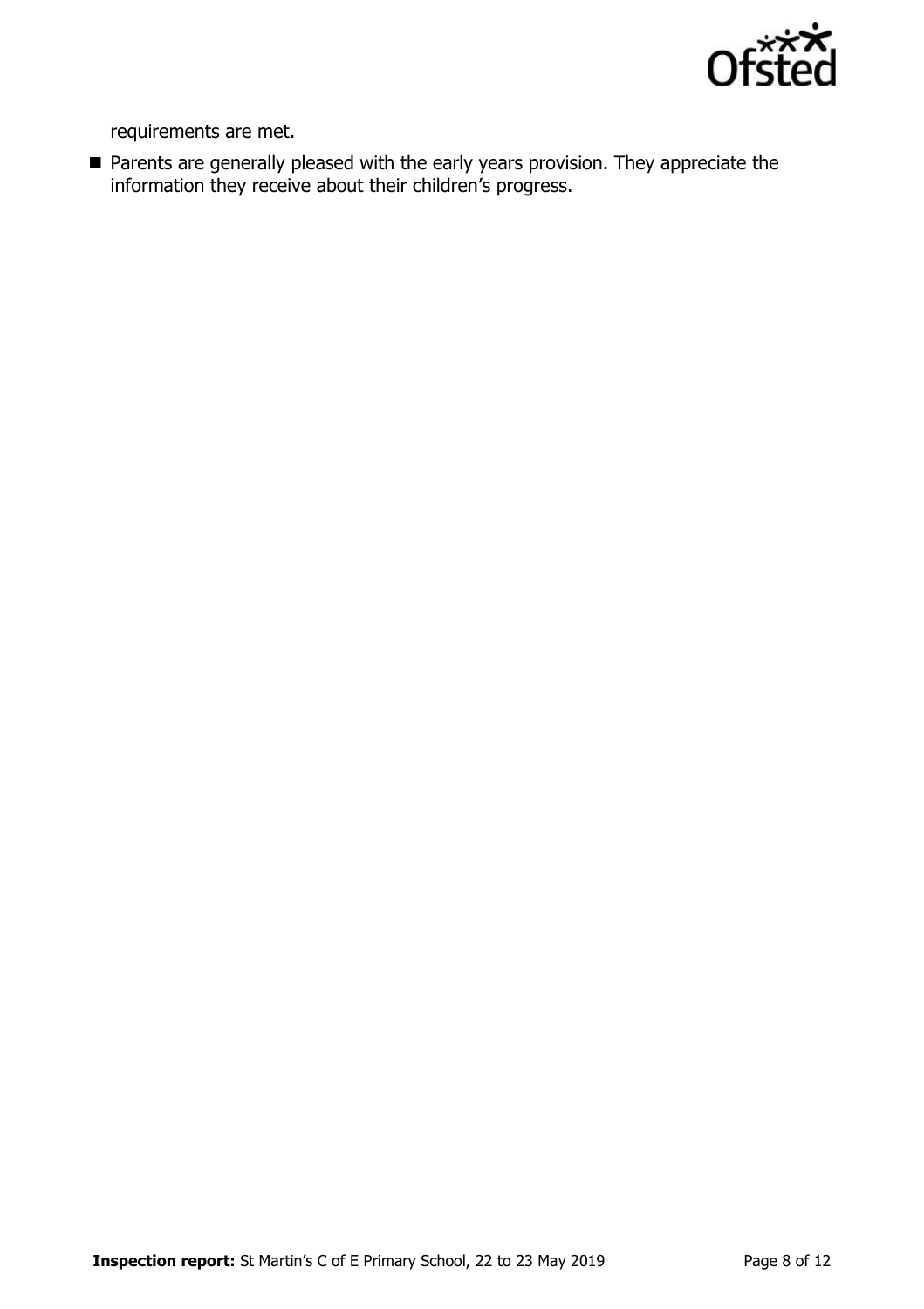

# **School details**

| Unique reference number | 140347   |
|-------------------------|----------|
| Local authority         | Cornwall |
| Inspection number       | 10088325 |

This inspection of the school was carried out under section 5 of the Education Act 2005.

| Type of school                      | Primary                        |
|-------------------------------------|--------------------------------|
| School category                     | Academy sponsor-led            |
| Age range of pupils                 | 3 to 11                        |
| Gender of pupils                    | Mixed                          |
| Number of pupils on the school roll | 278                            |
| Appropriate authority               | Board of trustees              |
| Chair                               | Mark Lees                      |
| <b>Head of School</b>               | <b>Holly Bridges</b>           |
| Telephone number                    | 01579 344 042                  |
| Website                             | www.st-martins.cornwall.sch.uk |
| Email address                       | admin@stbarnabasmat.com        |
| Date of previous inspection         | 2 to 3 November 2016           |

#### **Information about this school**

- St Martin's is larger than the average-sized primary school. It includes a child development centre for children under the age of five with complex SEND, and a Nursery.
- The school is part of the St Barnabas Multi-Academy Trust, a group of six primary schools in south-east Cornwall. Directors have established a local governing body to oversee certain aspects of the school's work. Directors retain accountability.
- In April 2018, the directors engaged Venture Multi-Academy Trust to provide senior leadership of the trust and support to improve the quality of teaching and learning. This arrangement is in place until July 2020.
- The proportion of pupils supported by the pupil premium is above the national average.
- The proportion of pupils with an education, health and care plan is above the national average. The proportion of pupils who receive special educational needs support is above the national average.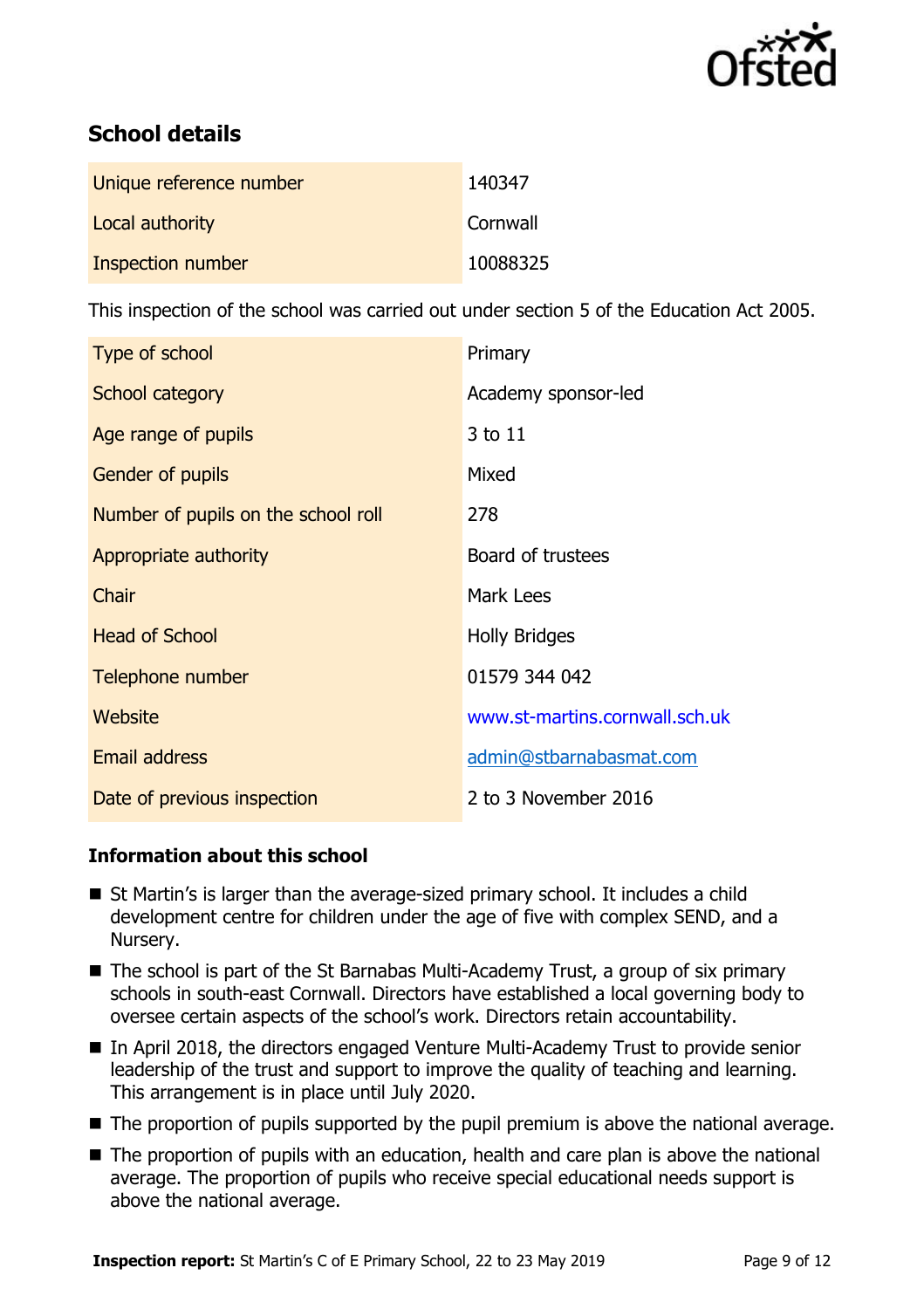

- Most pupils are of White British heritage.
- The school is designated as having a religious character. As such, it is also subject to a dedicated inspection of this aspect (a 'section 48 inspection'). The last such inspection took place in February 2015.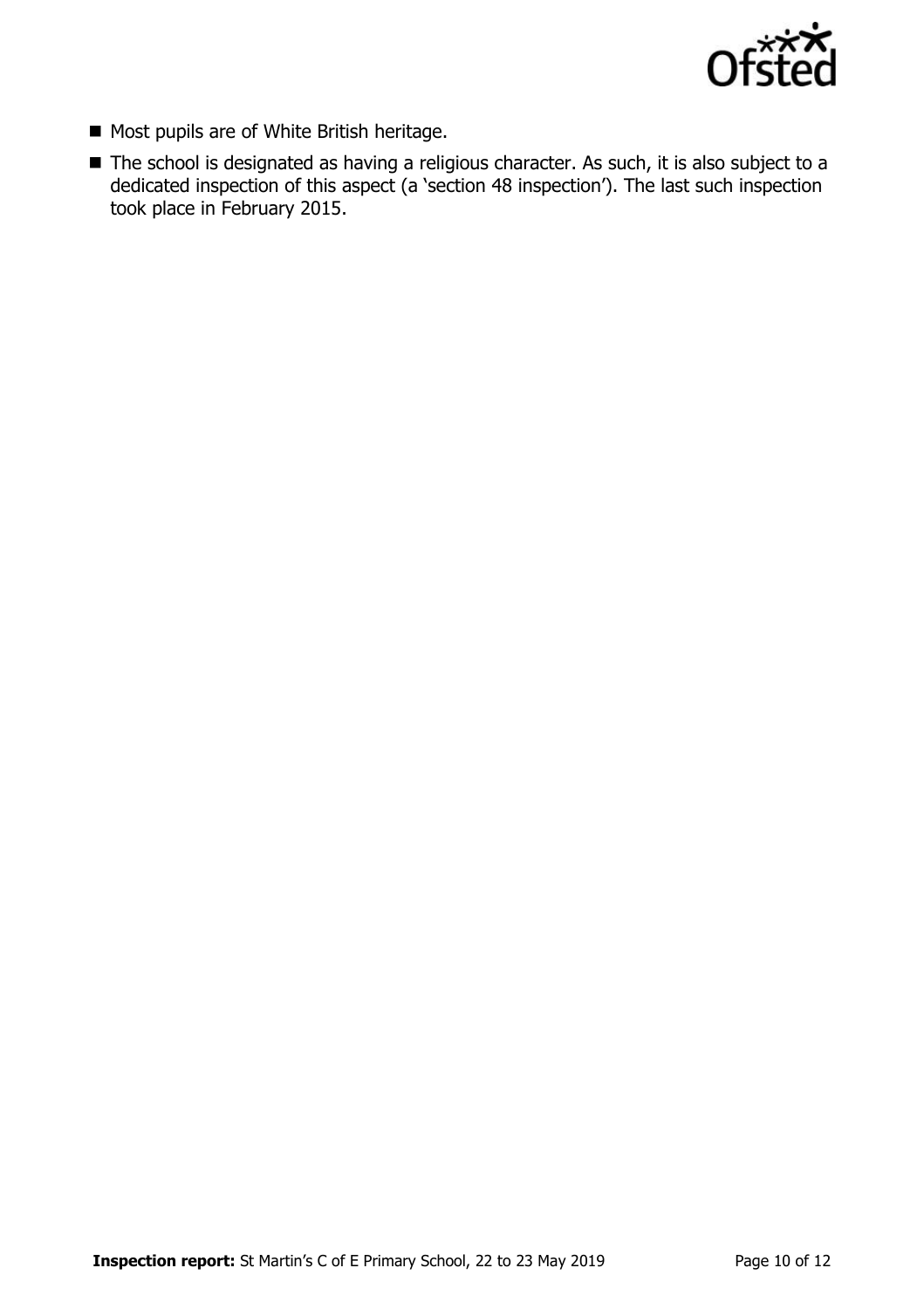

## **Information about this inspection**

- Inspectors carried out visits, accompanied by senior leaders, to all classes across the school. They held discussions with pupils, both formally and informally, to find out what it is like to be a pupil in this school.
- Inspectors met with senior and middle leaders to discuss the impact of their actions. The lead inspector met with two directors of the trust, including the chair, and three members of the local governing body.
- **Inspectors spoke with parents at the end of the school day. The responses of 50** parents to the online survey, Parent View, were considered along with 26 free-text messages. The comments of 102 pupils and 27 staff who completed Ofsted's online surveys were taken into account.
- Documents were scrutinised, including school improvement plans and leaders' notes of the checks they make on the quality of teaching. Inspectors also examined reports from the school's improvement partner and the minutes of the trust board meetings and the education and standards committee.
- Inspectors reviewed pupils' education, health and care plans and individual education plans for those pupils with SEND.
- Safeguarding documents were scrutinised, including the school's record of the recruitment checks made on adults, risk assessments and records of incidents of pupils' poor behaviour.

#### **Inspection team**

| Iain Freeland, lead inspector | Her Majesty's Inspector |
|-------------------------------|-------------------------|
| <b>Claire Mirams</b>          | Ofsted Inspector        |
| Julie Jane                    | Ofsted Inspector        |